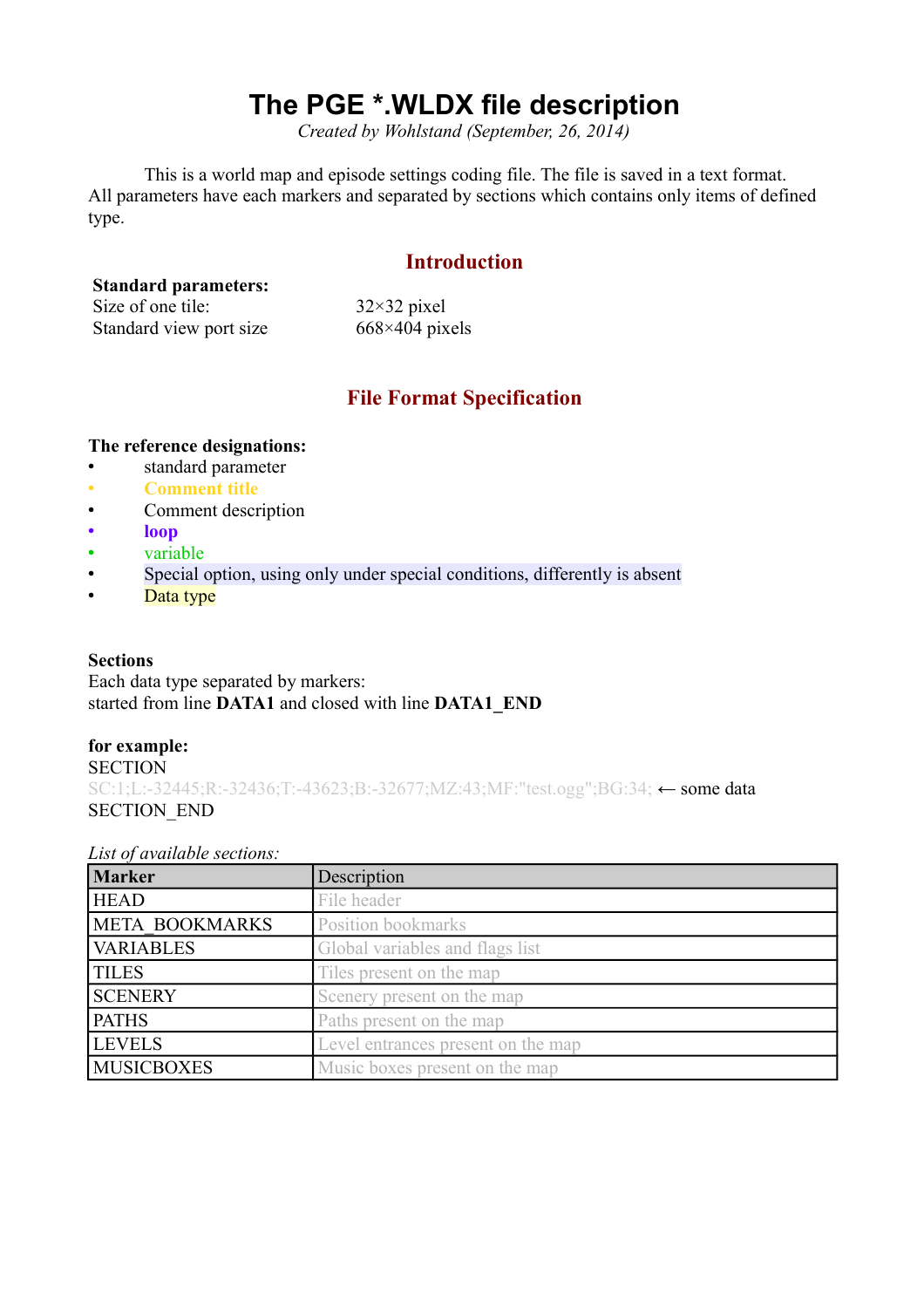## **Data**

Each data entry have each line. Parameters separated with a semicolon ";". All parameters must have a markers. Marker and value separated by colon ":". Non-exist markers will be skipped. Not allowing to use parameters without markers. Data-type for each parameter defining by its internal. Data-types closed by its markers. Always possible add new marker with possible to save compatible with old versions.

#### **Example of data entry:**

ID:24;X:-4146;Y:23566;V:-1;ZO:0;SP:-1;L:"Default"

| 12345                     | unsigned int/long          |
|---------------------------|----------------------------|
| $-31414$                  | signed int/long            |
| 13.45                     | unsigned float/double      |
| $-34.772$                 | signed float/double        |
| "Hello world"             | string                     |
| H48656c6c6f20776f726c64   | hex encoded string         |
| [123, 54, 243, 33]        | int/long array             |
| ['test'', 'cat'', 'dog''] | string array               |
| 0/1                       | Boolean                    |
| 011011010                 | Boolean array              |
| <b>B12FD24</b>            | Byte-encoded Boolean array |

#### **Data types syntax:**

#### **Also inside strings can be used sprcial safe constants:**

| $\ln$                   | New line    |
|-------------------------|-------------|
| $\sqrt{22}$             | Safe Quotes |
|                         | Safe slash  |
| ٠,                      | Semicolon   |
|                         | colon       |
|                         |             |
|                         |             |
| $\mathbf{v}_2$          | Comma       |
| $\backslash\frac{0}{0}$ | Percent     |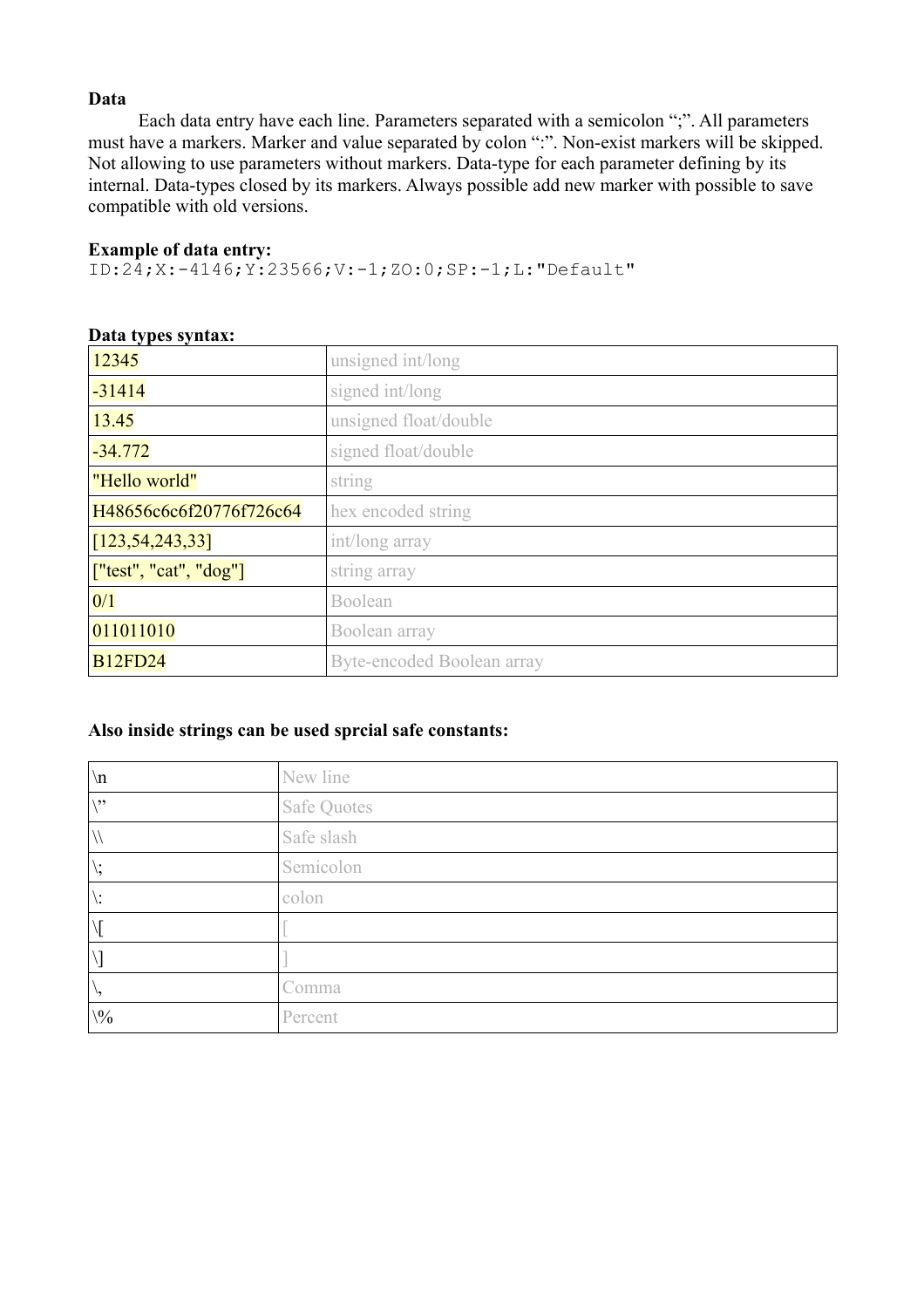# **Data markers**

## **File header:**

| Marker                 | <b>Description</b>                                                             |
|------------------------|--------------------------------------------------------------------------------|
| <b>TL</b>              | (string) Episode title                                                         |
| $\overline{DC}$        | <b>(bool array)</b> Disable selectable of some characters from start game page |
| $\overline{\text{IT}}$ | (string) Intro level which will start automatically                            |
| <b>HB</b>              | <b>(bool)</b> Hub-styled episode (world map will not be used)                  |
| RL                     | <b>(bool)</b> Restart last level on player's fail                              |
| $\overline{\text{SZ}}$ | ( <b>unsigned int</b> ) Total number of stars                                  |
| $\overline{CD}$        | (string) Credits of this episode                                               |

# **Position bookmarks:**

| <b>Marker</b> | <b>Description</b>             |
|---------------|--------------------------------|
| <b>BM</b>     | <b>(string)</b> Bookmark title |
| X             | <b>(long)</b> Position X       |
|               | (long) Position Y              |

## **Variables:**

| <b>Marker</b> | <b>Description</b>                                                                    |
|---------------|---------------------------------------------------------------------------------------|
| TP            | <b>(string)</b> Variable type (Boolean, int, float, string)                           |
| <b>VN</b>     | (string) Variable name                                                                |
| <b>IVV</b>    | $\left( \bullet \right)$ Default value of variable [type is defined by variable type] |

## **Tiles:**

| <b>Marker</b>           | <b>Description</b>               |
|-------------------------|----------------------------------|
| <b>ID</b>               | (unsigned long) Tile ID          |
| $\overline{\mathrm{X}}$ | $\log$ Position x (+right/-left) |
| Y                       | $\log$ Position y (-up/+down)    |

#### **Scenery:**

| <b>Marker</b> | <b>Description</b>                       |
|---------------|------------------------------------------|
|               | <b>(unsigned long)</b> Scenery object ID |
|               | (long) Position x (+right/-left)         |
|               | (long) Position y (-up/+down)            |

#### **Paths:**

| <b>Marker</b> | <b>Description</b>                                                                                     |
|---------------|--------------------------------------------------------------------------------------------------------|
|               | <b>(unsigned long)</b> path ID                                                                         |
|               | $\frac{(\text{long}) \text{Position x (+right)-left)}}{(\text{long}) \text{Position x (+right)-left}}$ |
|               | (long) Position y (-up/+down)                                                                          |

# **Music boxes:**

| <b>Marker</b> | <b>Description</b>                      |
|---------------|-----------------------------------------|
| ID            | <b>(unsigned long)</b> World Music ID   |
|               | $\int$ (long) Position x (+right/-left) |
|               | (long) Position y (-up/+down)           |
| MF            | (string) Music file name                |